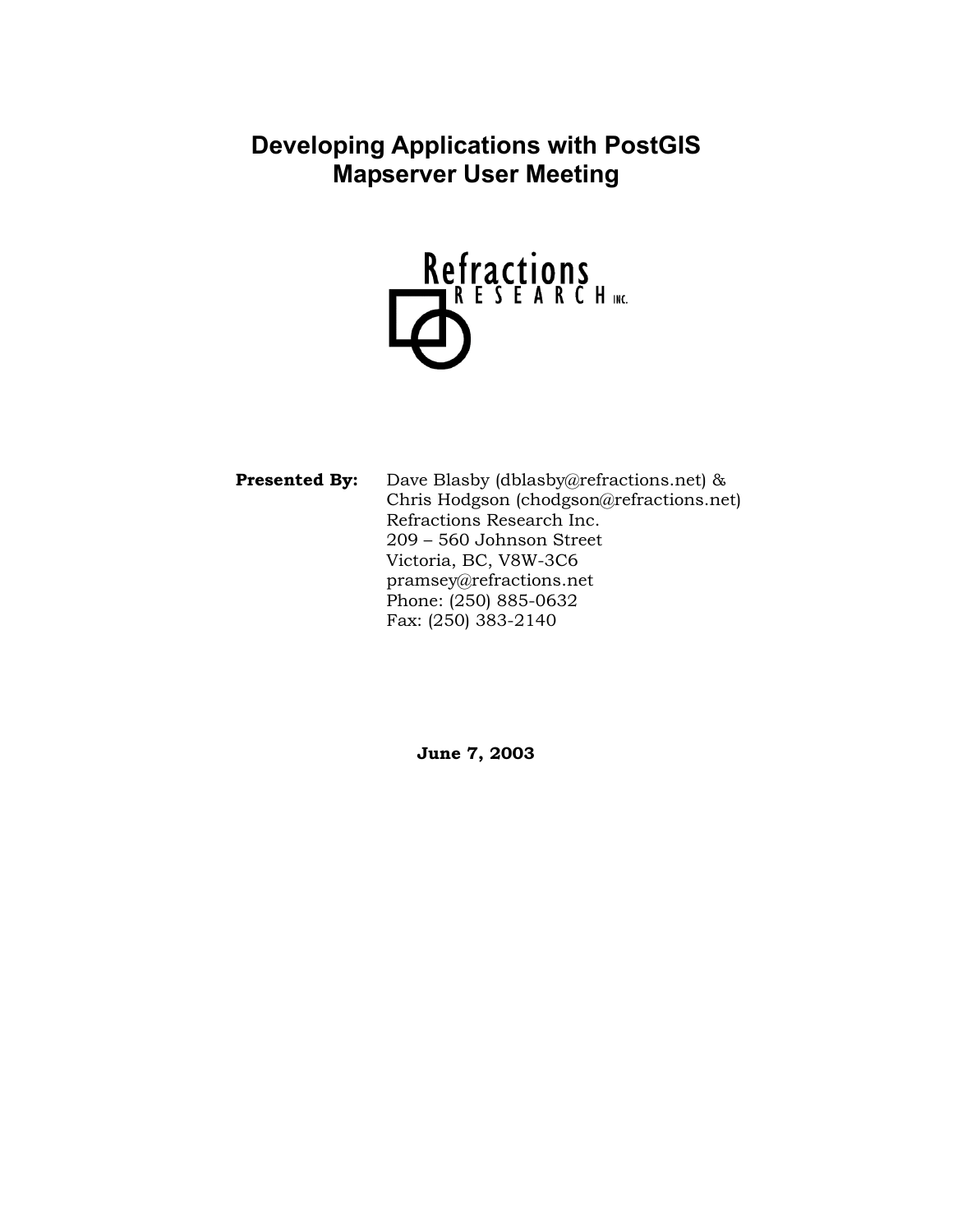### **1 GOALS**

After completing this workshop, you will have gained the skills to:

- create a PostGIS database
- create a geometry table with indexes to use with Mapserver
- insert and manipulate PostGIS geometries using SQL
- display the contents of a PostGIS table using Mapserver
- use spatial operators and functions to select specific geometries from a PostGIS table and display them in Mapserver
- use SQL joins to select data from multiple PostGIS tables for display in Mapserver

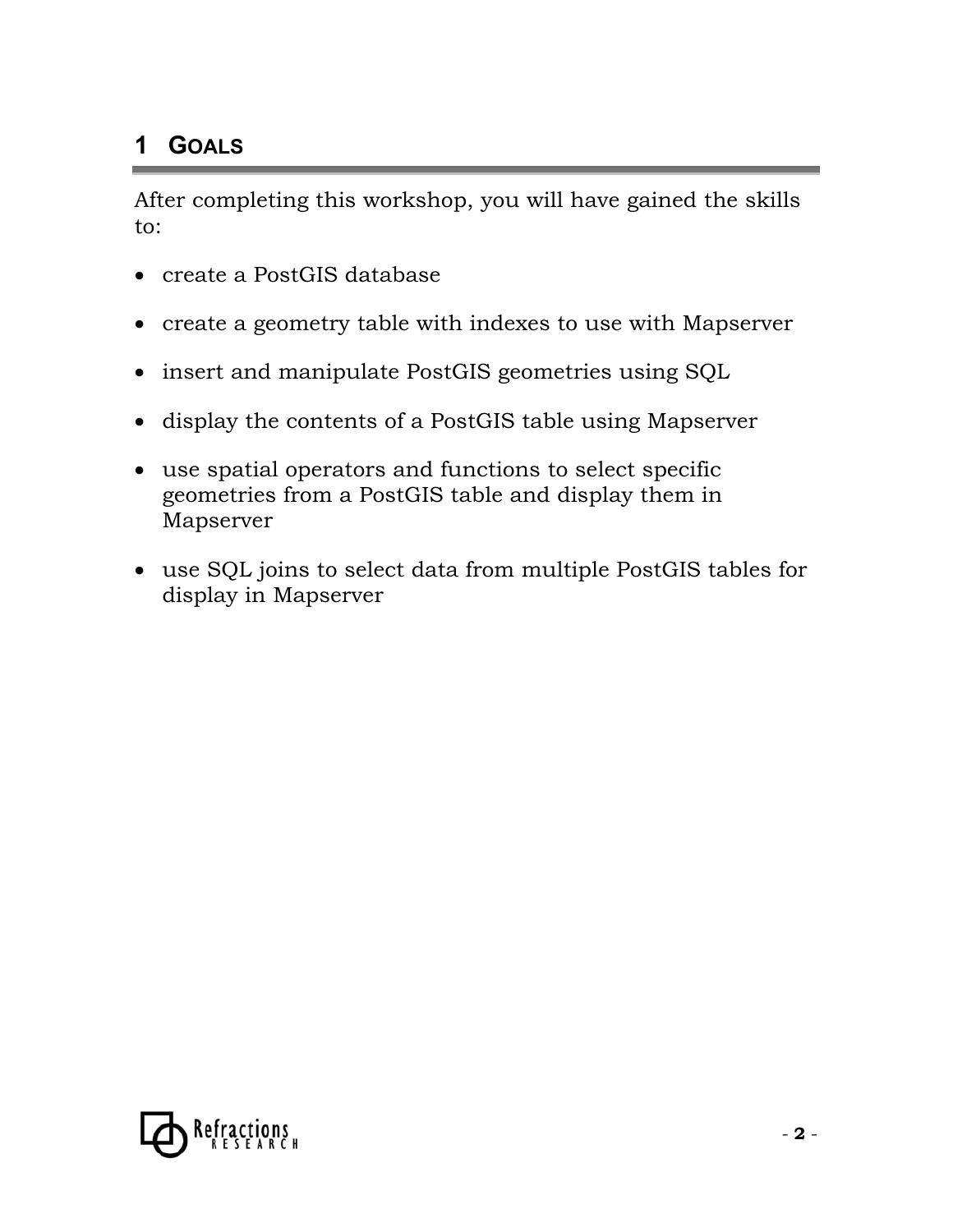# **2 CREATING A POSTGIS DATABASE**

Type the following commands in the command prompt to create a new PostGIS database:

```
createdb [dbname]
createlang plpgsql [dbname]
psql [dbname] < postgis.sql
```
The first line is a standard PostgreSQL command to create a new database. The "createlang" command adds the ability to use functions written in 'plpgsql' to the new database. The final "psql" command runs the SQL interpreter on the postgis.sql file.

This file contains commands that add the new "geometry" data type, the functions and operators that use it, and two extra tables that support the PostGIS system. These two tables are the geometry\_columns table, for keeping track of the geometry columns and their constraints, and the spatial\_ref\_sys table for keeping track of the different spatial referencing systems (cartographic projection parameterizations) that the geometries' coordinates are stored in.

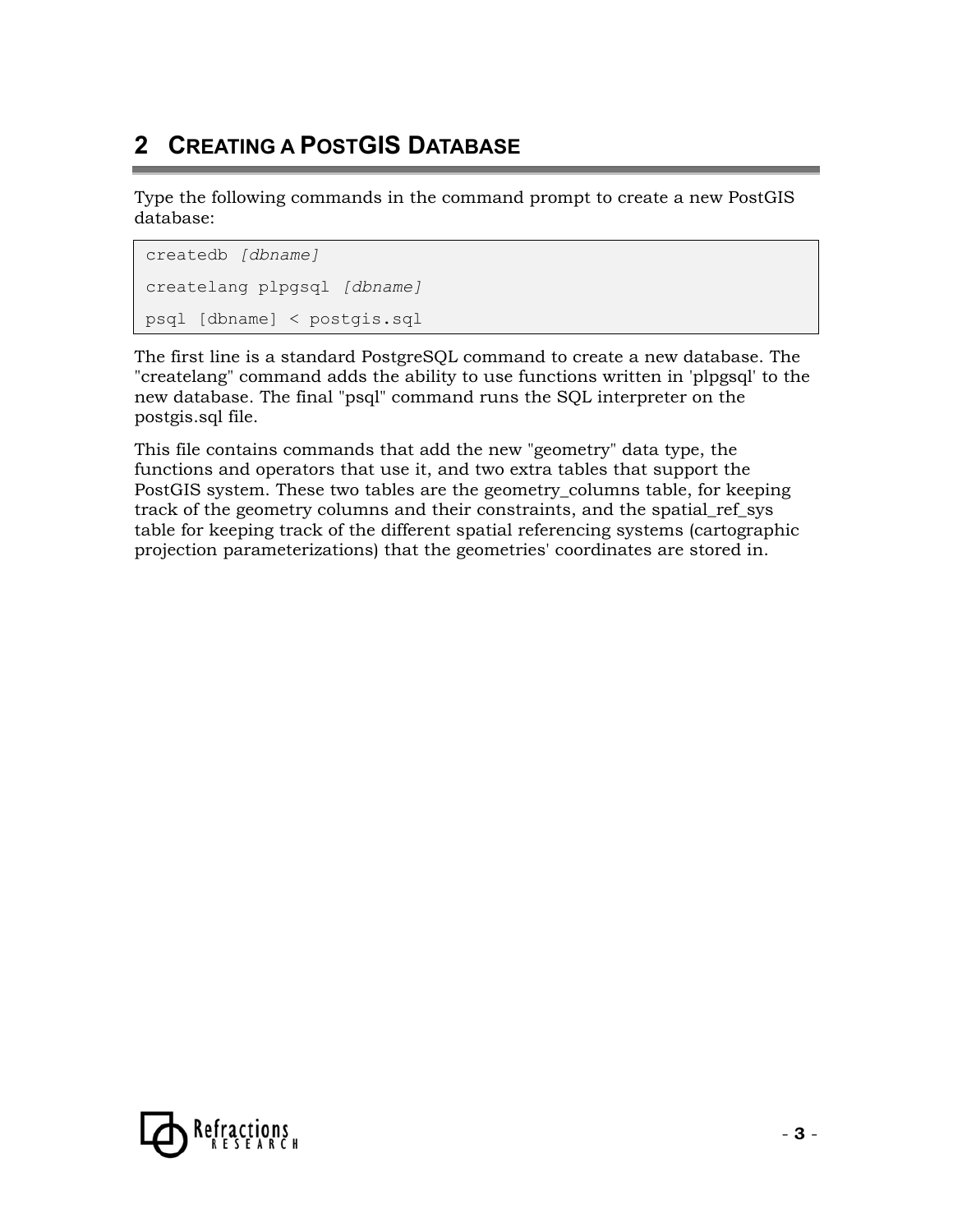# **3 CREATING A POSTGIS TABLE**

First you will need to connect to your newly created database using the psql SQL command interpreter:

```
psql [dbname]
```
To create a table, type the following into your psql prompt:

```
CREATE TABLE test ( id INTEGER PRIMARY KEY, name VARCHAR(20) NOT 
NULL ); 
SELECT AddGeometryColumn ( '[dbname]', 'test', 'geom', -1, 
'GEOMETRY', 2 );
```
The AddGeometryColumn function is a new function added by PostGIS, and requires a little bit of explaining. The function adds a new column to the specified table, and also a new row to the geometry\_columns table, in order for the PostGIS system to keep track of it. The parameters are (in order):

- name of the database
- name of the table
- name of the new column to be created
- Spatial Referencing Identifier (SRID) of the new column
	- The SRID number references a row in the spatial ref sys table, and all the geometries in one column are required to have the same SRID.
- type of geometry to allow in the column, can be one of:
	- POINT
	- LINESTRING
	- POLYGON
	- **MULTIPOINT**
	- MULTILINESTRING
	- MULTIPOLYGON
	- GEOMETRY (all types allowed)
- number of dimensions to allow in the column  $(2 \text{ or } 3)$ 
	- Actual 3-dimensional geometries cannot be modeled, the geometry must still be legal in two dimensions - three dimensions simply allow a z-coordinate to be stored for each point.

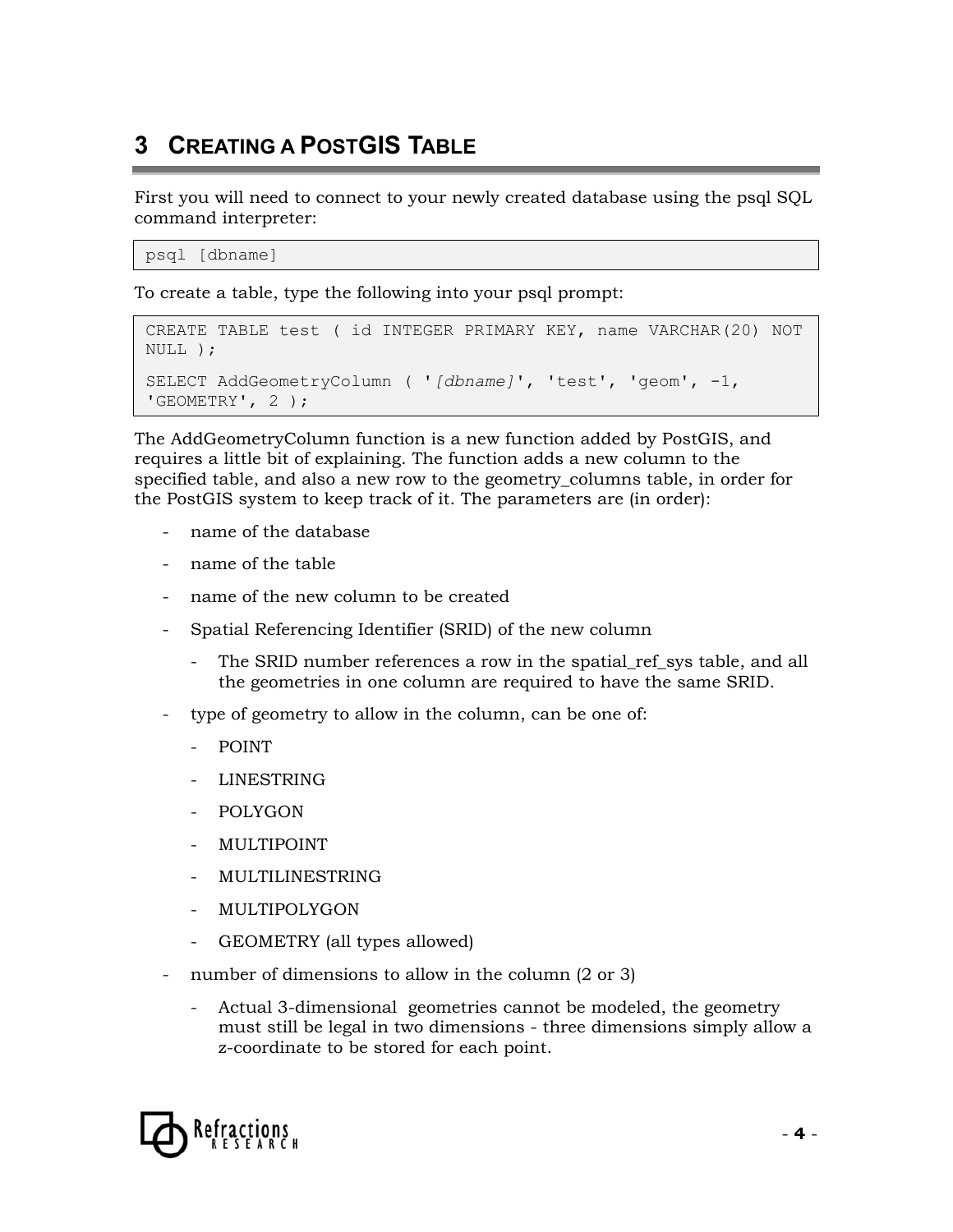### **4 CREATING A SPATIAL INDEX**

A spatial index is used to speed up bounding-box based queries. This sort of query, for example "select all geometries which are within this bounding box", is used primarily to select the geometries within an area of interest, or within the display area of a map. Since this is by far the most popular query performed in web-based mapping, it is very important that the set of geometries can be selected quickly.

To create an R-Tree spatial index on your newly created PostGIS table, type the following into the psql prompt:

```
CREATE INDEX test_geom_idx ON test USING GIST (geom 
GIST GEOMETRY OPS);
```
This command can take a long time if there is a significant amount of data in your table, however, since our test table is brand new, it will take no time at all. If you are going to be loading a large amount of data into a table, it is more efficient to insert the geometries first, and build the index afterward. Either way, once your data is loaded, it is a good idea to run the command:

VACUUM ANALYZE;

This should update the database's cache of statistics and possibly reorganize the structures of some indexes to increase the speed of queries using those indexes.

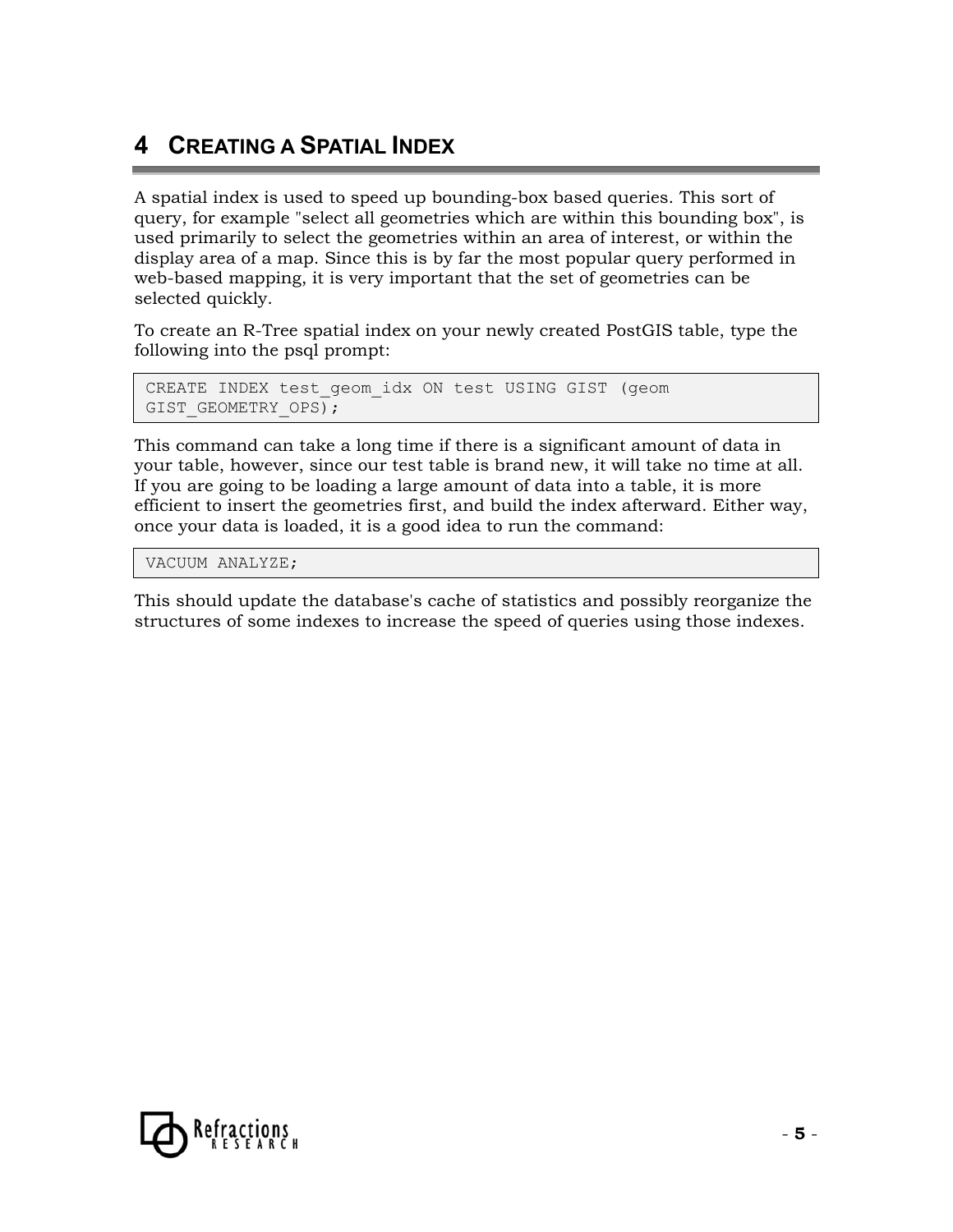# **5 INSERTING DATA INTO POSTGIS**

We will insert some data into PostGIS using the SQL command line, in order to help us understand the syntax for describing geometries. PostGIS uses the Well-Known Text (WKT) format for describing geometries – here are some examples of how to insert data into your new table:

```
INSERT INTO test ( id, name, geom ) 
   VALUES ( 1, 'geom 1', GeometryFromText ( 'POINT(1 1)', -1 ) );
INSERT INTO test ( id, name, geom ) 
    VALUES ( 2, 'geom 2', 
      GeometryFromText( 'LINESTRING(1 2, 2 3)', -1 ) );
INSERT INTO test ( id, name, geom ) 
    VALUES ( 3, 'geom 3', 
      GeometryFromText( 'POLYGON((2\ 1,\ 3\ 1,\ 3\ 3,\ 2\ 1))', -1) );
```
The function "GeometryFromText" takes a WKT string and an SRID and returns a geometry. Here are a few more examples of the WKT for different types of geometries:

```
POINT(0 0) 
LINESTRING(0 0,1 1,1 2) 
POLYGON((0 0,4 0,4 4,0 4,0 0),(1 1,2 1,2 2,1 2,1 1)) 
MULTIPOINT(0 0,1 2) 
MULTILINESTRING((0 0,1 1,1 2),(2 3,3 2,5 4)) 
MULTIPOLYGON(((0 0,4 0,4 4,0 4,0 0),(1 1,2 1,2 2,1 2,1 1)),((-1 
-1, -1 -2, -2 -2, -2 -1, -1 -1))
GEOMETRYCOLLECTION(POINT(2 4),LINESTRING(2 3,3 4))
```
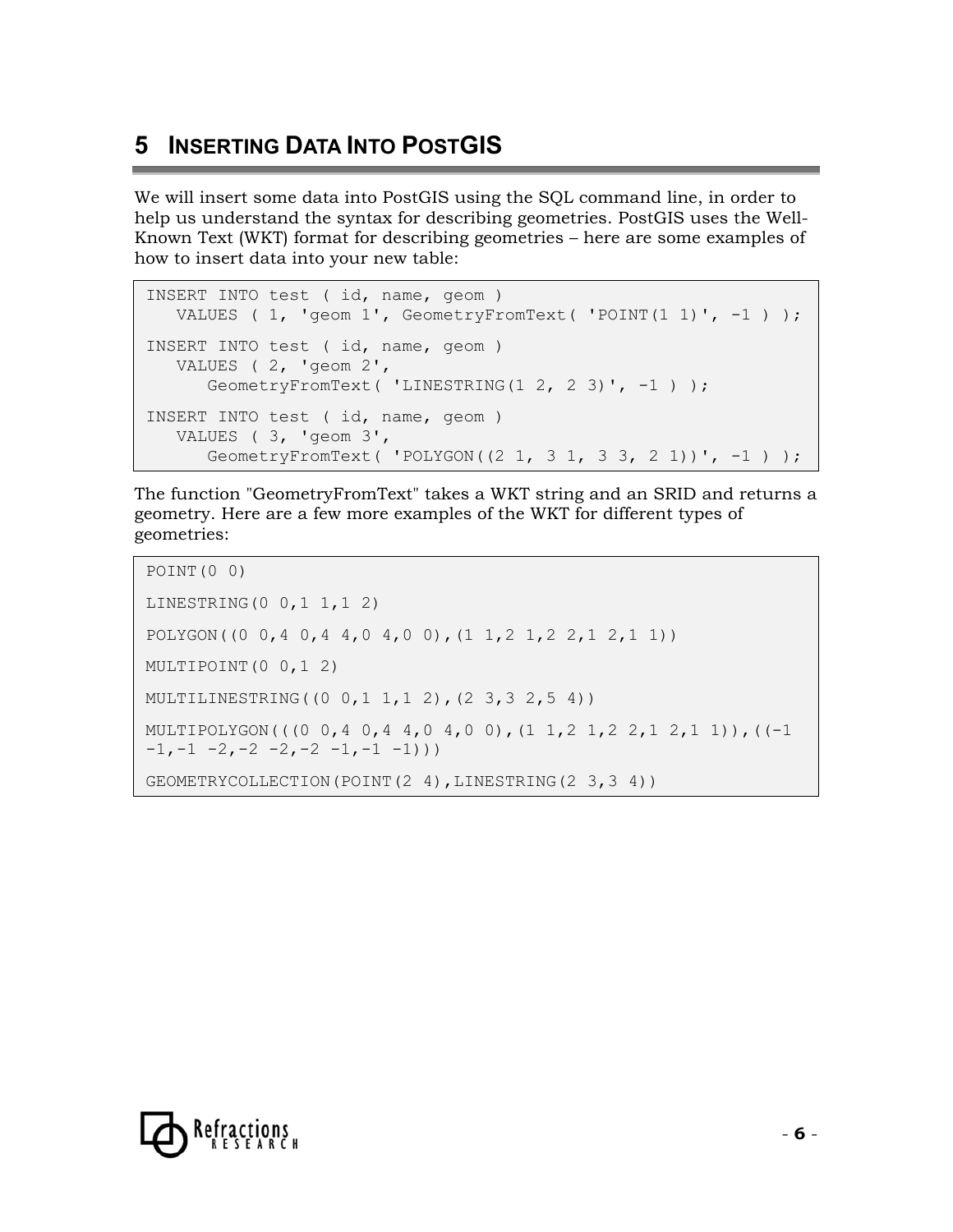## **6 DISPLAYING A POSTGIS TABLE IN MAPSERVER**

One relatively easy way to look at the data you have now inserted into your PostGIS table is to use Mapserver. The following layer definition shows how to display the data from your "test" PostGIS table as a layer using Mapserver:

```
LAYER 
     CONNECTIONTYPE postgis 
     NAME "test" 
    CONNECTION "user=theuser password=thepass dbname=thedb 
host=theserver" 
    DATA "geom FROM test" 
      STATUS ON 
      TYPE LINE 
      CLASS 
          COLOR 0 0 0 
      END 
END
```
The example map-file provided includes a similar layer definition; you should only need to edit the connection string in order to get it to work. In addition, make sure you set your map extents to default to reasonable values in order to see the data you inserted.

Note that point objects won't be displayed if your layer is defined to be of type "line", and polygons also will not be filled – you can change the type to point or polygon in order to see this. Normally, you would define a table to store only one type of geometry – you can do this with the "AddGeometryColumn" function.

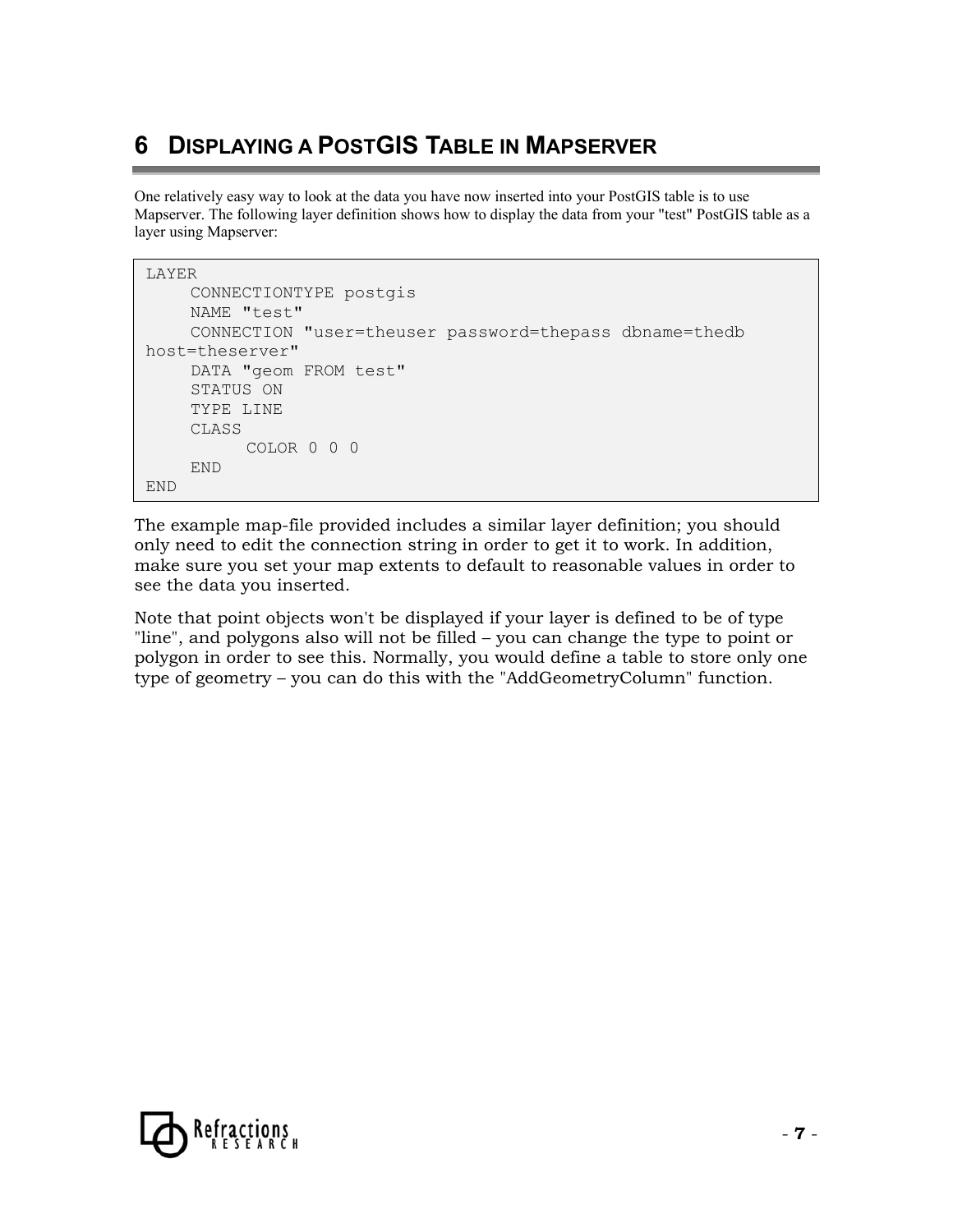# **7 IMPORTING SHAPEFILES INTO POSTGIS**

Next we will create a new PostGIS table by importing data from an ESRI shapefile, using the "shp2pgsql" program:

shp2pgsql -D [shapefile] [tablename] [dbname] | psql [dbname]

The "shp2pgsql" program takes a shapefile and outputs the appropriate SQL to create a table with the same attributes (columns) as the shapefile, and to insert all of the records from the shapefile into PostGIS. The "-D" option makes shp2pgsql use the PostgreSQL "dump" format for inserting the rows, rather than standard SQL insert statements. The dump format simply loads faster, which is why we are using it. Shp2pgsl can also insert the rows into an existing table with the correct columns (instead of creating a new table), in order to aggregate multiple shapefiles with the same schema into a single table. Note that the column containing the geometry from the shapefile is called "the\_geom" in the database table created by shp2pgsql.

To load the sample data, run the following commands from the shell prompt:

```
shp2pgsql –D victoria_elections.shp elections [dbname] | psql 
[dbname] 
shp2pgsql –D victoria_ocean.shp ocean [dbname] | psql [dbname]
shp2pgsql –D victoria_roads.shp roads [dbname] | psql [dbname]
shp2pgsql –D victoria_hospitals.shp hospitals [dbname] | psql 
[dbname]
```
This will create four new tables in your database, named elections, ocean, roads andhospitals. We will be using the data in these tables in the further examples.

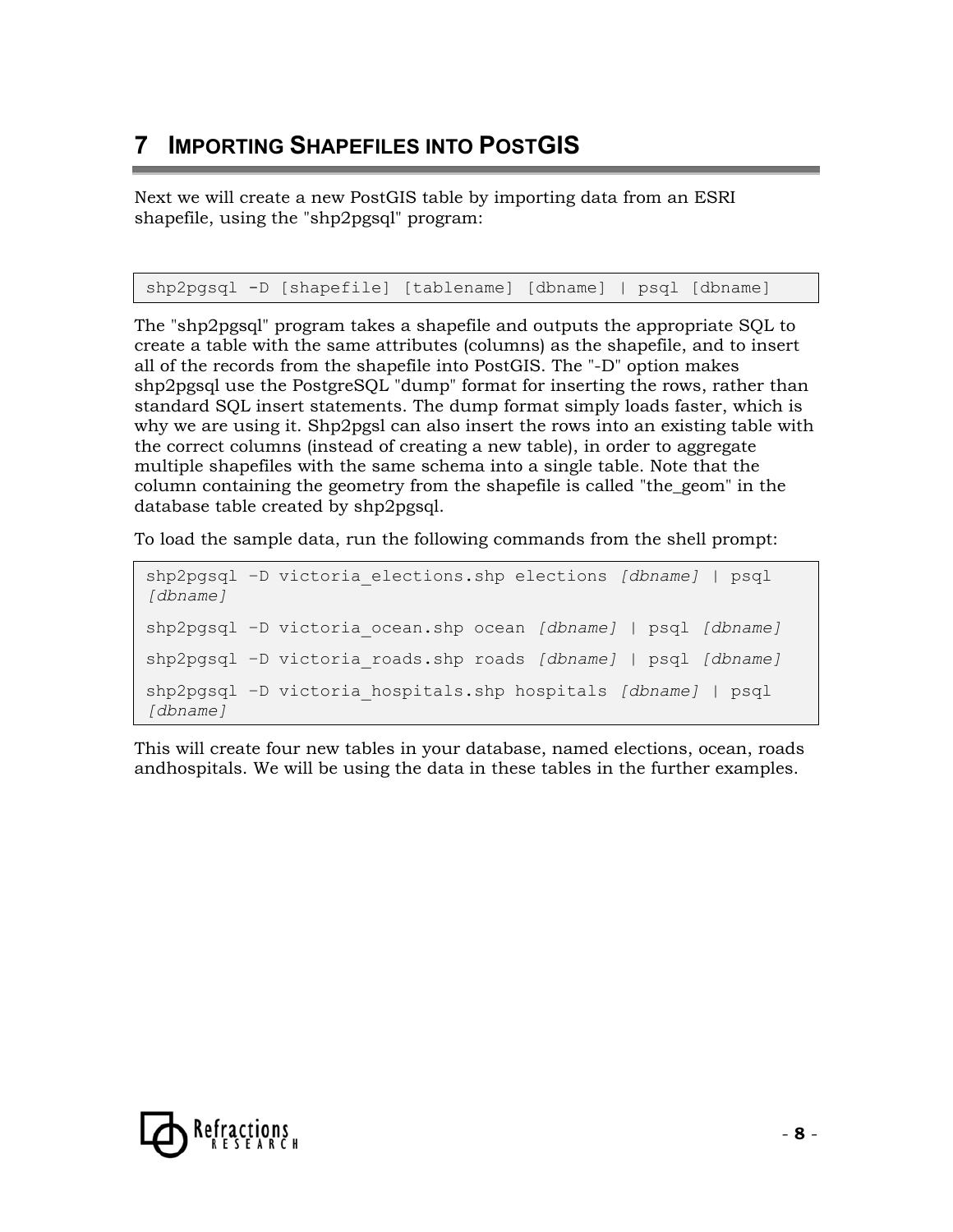## **8 PREPARING TABLES FOR USE WITH MAPSERVER**

Since we are going to be displaying the data in these new tables using Mapserver, we should create spatial indexes on these tables using the following SQL commands:

```
CREATE INDEX elections geom idx ON elections
    USING GIST (the geom GIST GEOMETRY OPS);
CREATE INDEX ocean geom idx ON ocean
    USING GIST (the geom GIST GEOMETRY OPS);
CREATE INDEX roads geom idx ON roads
    USING GIST (the geom GIST GEOMETRY OPS);
CREATE INDEX hospitals geom idx ON hospitals
    USING GIST (the geom GIST GEOMETRY OPS);
```
In addition, if we want to do feature queries on these tables, they will go faster if there is a primary key on them:

```
ALTER TABLE elections ADD PRIMARY KEY( gid ); 
ALTER TABLE ocean ADD PRIMARY KEY( gid ); 
ALTER TABLE roads ADD PRIMARY KEY( gid ); 
ALTER TABLE hospitals ADD PRIMARY KEY( gid );
```
It isn't necessary to use the gid column as the primary key  $-$  it is just handy, as it comes from the shapefile as a unique identifier. If your data didn't come from a shapefile, you would probably already have a primary key, and there is no reason to change it. If your table doesn't have a unique identifier, and you don't want to add one (it is usually a good idea to have a unique identifier), then you can use the "object identifier" provided by PostgreSQL.

The OID is a sort of "hidden column" that every table has and each row has a unique identifier in it. You can add a unique index on the OID of your table and use the OID to select a feature when doing queries. There will be more on this later…

Your data should now be ready to look at in Mapserver. The example mapfile provided includes layer definitions for all of these layers.

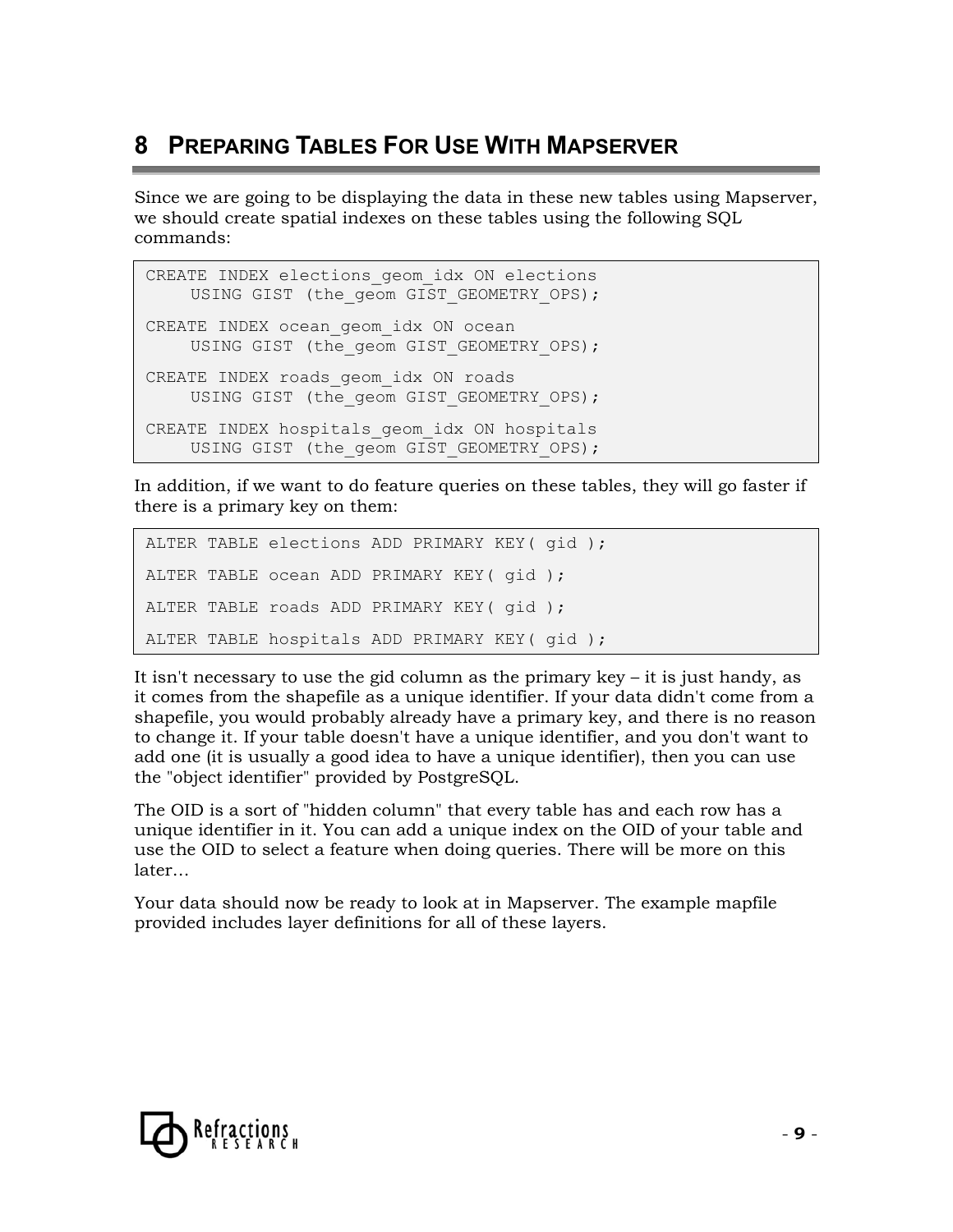# **9 AN SQL QUERY – HOW MANY VOTED?**

The data we are currently displaying in Mapserver could just as easily (perhaps more so) be displayed directly from the original shapefiles. However, remember that the data is coming out of a live, transactional database, so someone could be making changes as you are displaying the data, and those changes would be visible instantly on your map or through feature queries. The database also gives us a lot more flexibility – here is an example of something that you couldn't do with Mapserver and shapefiles.

The "elections\_themed" layer in the example mapfile has the following DATA definition:

```
DATA "the geom from
  (SELECT gid, the geom, vtotal::REAL / vregist::REAL
   AS percent FROM elections) 
as foo using srid=-1 using unique gid"
```
This sub-select statement allows us to generate a table on the fly, from which to display the features/geometries. The new table we are creating, in this case, has a column called "percent" which is the percentage of registered voters (vregist) who actually voted (vtotal). This number wasn't in the original table, but it is of interest, and we want to theme our map of the electoral districts using this number. Notice that there are several class definitions that have expressions that use [percent] to refer back to this newly calculated value.

Usually, Mapserver automatically determines the SRID of the table being displayed using the "geometry\_columns" table and it uses the OID of each feature to identify it for feature querying. However, because we are generating this new table "on-the-fly", we need to provide some extra information about it. The "using SRID=-1" clause tells Mapserver that the SRID of this dynamically generated table (or view) is –1. This isn't particularly important because we aren't doing any coordinate re-projection, however it would be important if we were using several different coordinate systems in the mapfile and in the database. Regardless, it must be supplied.

In addition, the "using unique gid" clause tells Mapserver that the gid column is the one to use to uniquely identify a feature. Since our table is a relatively simple derivative of the original elections table, both of the "using" clauses are easy to provide. The phrase "as foo" simply names our dynamic table "foo" for the purposes of the rest of the query – but we never use it again. This is just an additional, required bit of syntax.

The result of this layer definition is a map themed by percentage of active voters; the darkest areas have the lowest percentage of voters, and the lightest areas have the most voters. This is more exciting if you remember that all of these numbers could be updated and displayed on the map in real-time.

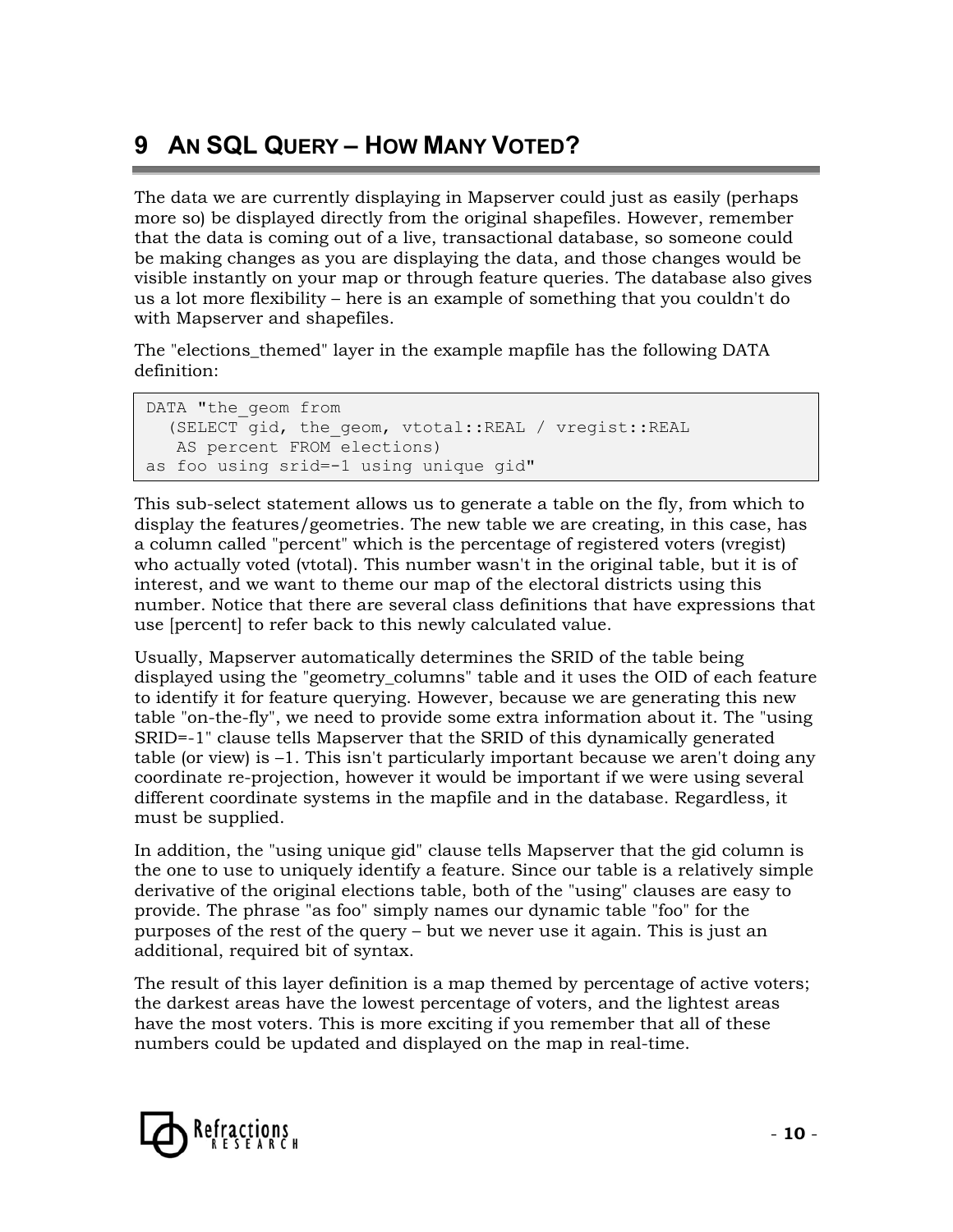## **10 A SPATIAL FUNCTION "HOW FAR IS THE NEAREST HOSPITAL?"**

The previous query does a simple mathematical calculation to generate values for the new table. This time, we will use a spatial function to calculate the new table. Let's color-code the roads based on how far they are from the nearest hospital. Here is the data definition that will do it:

```
DATA "the geom from
    (SELECT 
        roads.the_geom AS the_geom, 
        roads.gid AS gid, 
        min(distance(roads.the_geom, hospitals.the_geom)) AS dist 
     FROM roads, hospitals 
    GROUP BY roads.oid, roads.the geom)
as foo using srid=-1 using unique gid"
```
The "distance()" function takes two geometries as arguments and calculates the distance between them. The query calculates the distance between each road segment and all of the hospitals, and keeps the minimum distance for each road segment – calling it "dist". The "using" clauses are again very simple, but required.

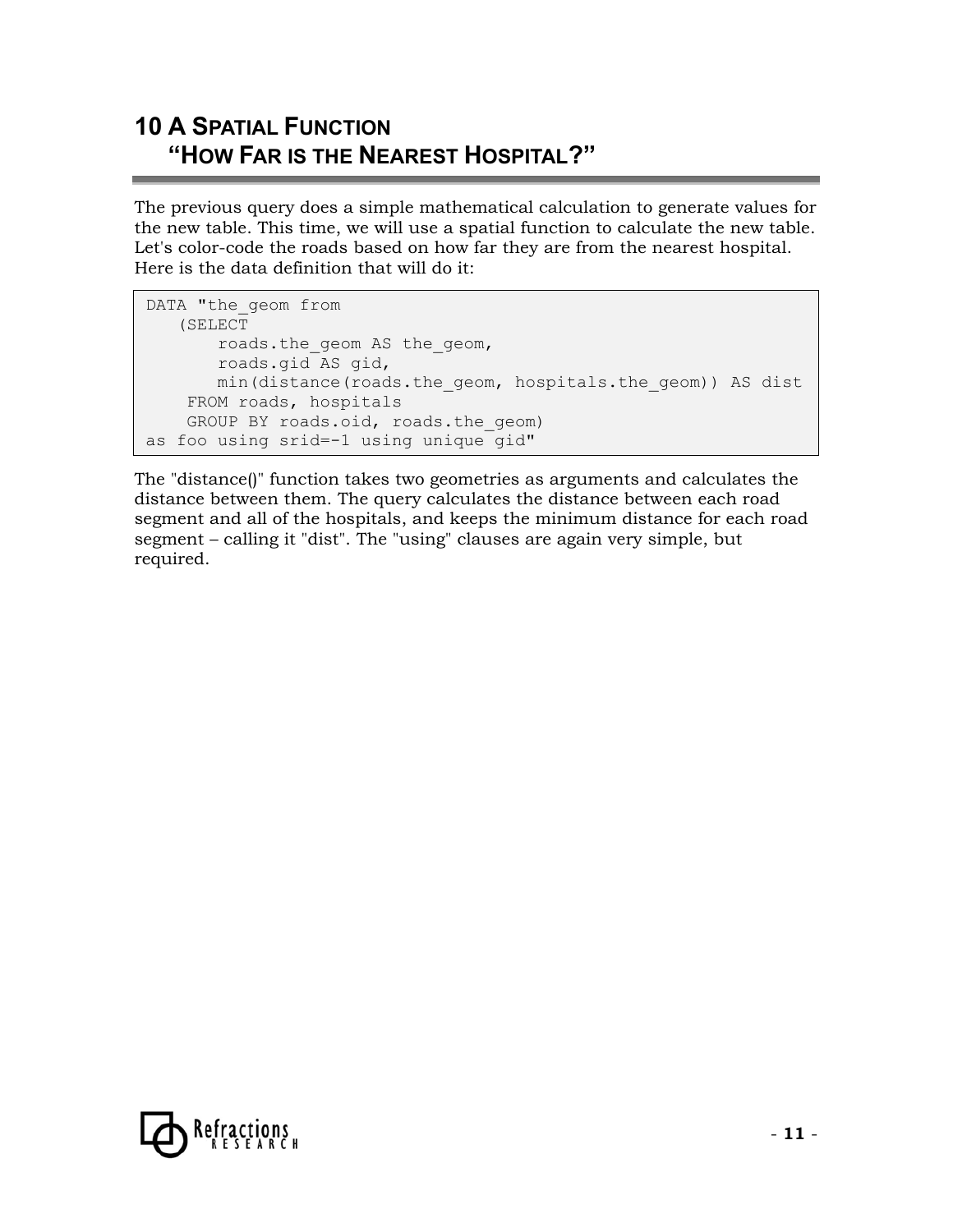# **11 AN SQL JOIN ROAD NETWORK LABELING**

Now we are going to show how to do a simple join to display values from multiple tables. First we need to imagine that for some reason (probably normalization) some of the data in our roads table is actually stored in another table – the roads attr table. First we need to create this table:

```
CREATE TABLE roads_attr AS 
    SELECT gid, street, fromleft, toleft, fromright, toright, 
type 
    FROM roads; 
CREATE INDEX roads attr qid idx ON roads attr( gid );
```
The roads attr table now has all of the attribute information for each road feature, while the roads table has only the geometry and the gid (we will imagine). In order to display labels on our roads, we need to join the roads table to the roads attr table. Here is the DATA definition that does it:

```
DATA "the geom from
   (SELECT roads.gid as gid, 
           roads.the_geom as the_geom, 
           roads_attr.street 
   FROM roads LEFT JOIN roads attr ON roads.gid =
roads_attr.gid) 
as foo using SRID=-1, using unique gid"
```
This statement gets the labels - "street" - from the roads\_attr table, and the geometries - "the\_geom" - from the roads table. Mapserver uses the geometry to decide where to place the labels. This definition is used in the "road\_labels" layer of the example mapfile.

Notice that each road segment is labeled, not each road. Labeling all of the segments often causes unnecessary repetitions, and the repeated labels often cause some of the roads not to be labeled at all (due to label collisions with other, sometimes repeated, labels). The solution follows.

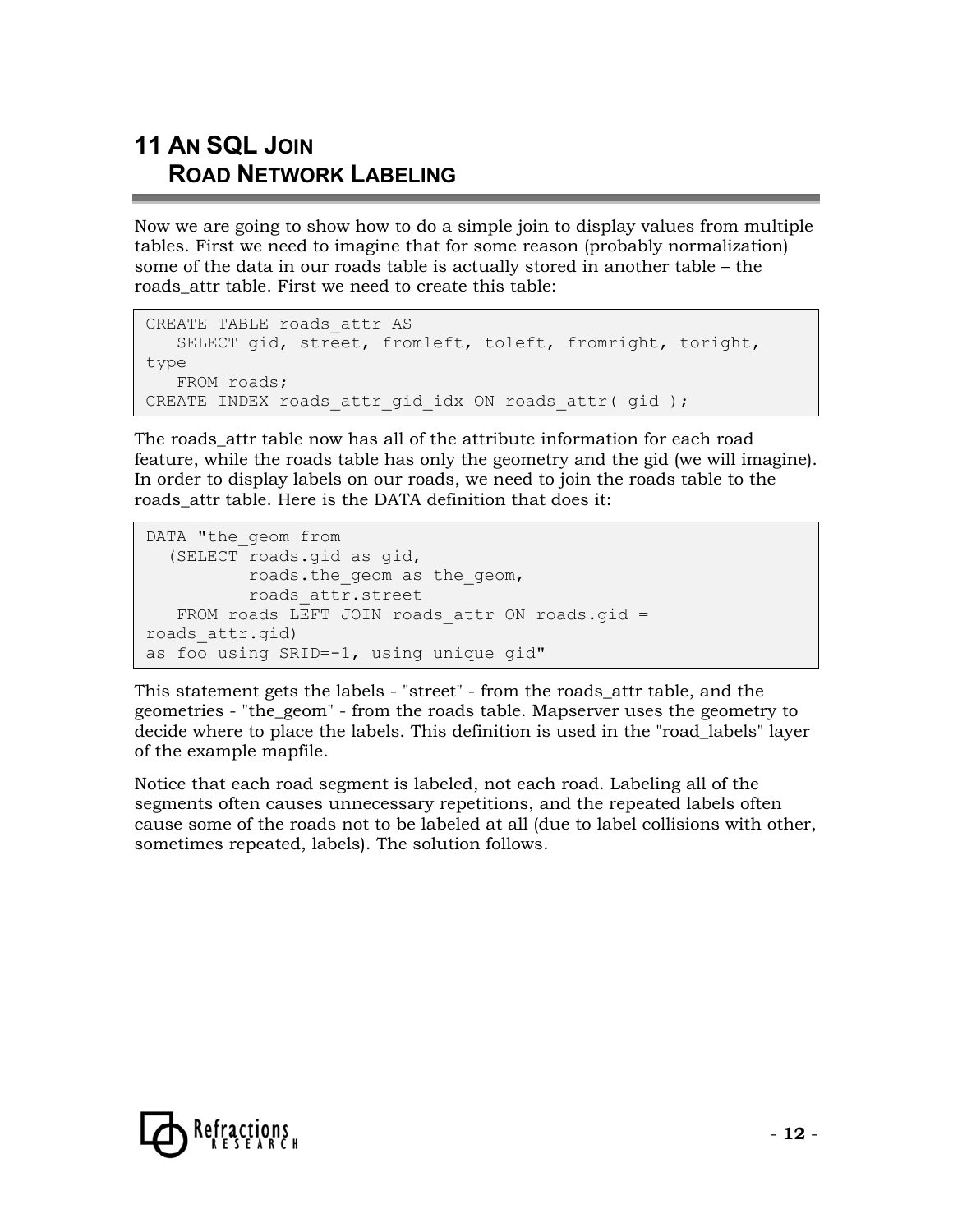# **12 SOME TRICKINESS NICER ROAD NETWORK LABELING**

This last example uses neither a "spatial" function, nor a "normal" function. The "collect" function provided in PostGIS allows you to clump a bunch of geometries together into a single geometry. For example, if you have a bunch of lines, you can use "collect" to group them together into a multi-line. This is similar to the built-in SQL "sum" function for numeric types. Here is the data definition for nicer road labels:

```
DATA "the geom from
      (SELECT street, collect(the_geom) as the_geom 
       FROM roads 
       GROUP BY street) 
as foo using SRID=-1 using unique street"
```
This collects all of the geometries with the same road name into a single geometry, ensuring that it is only labeled once. This DATA definition is used in the "road\_labels\_grouped" layer of the example mapfile. We are ignoring the roads\_attr table for this example because it would over-complicate things (but it could still be done – this is left as "an exercise for the reader").